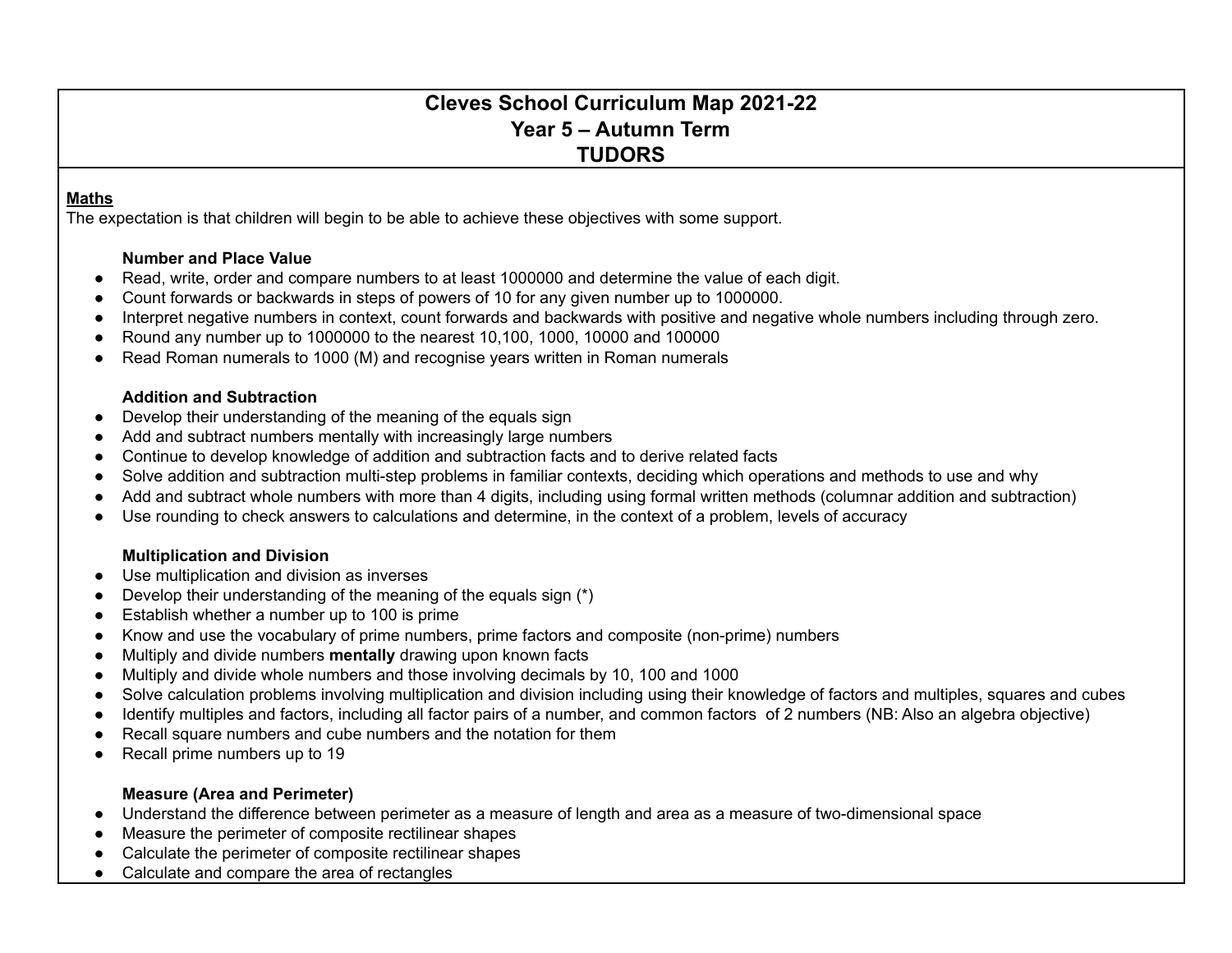| Identify the points required to complete a polygon<br>Identify, describe and represent the position of a shape following a reflection or translation, using the appropriate language, and know that the<br>shape has not changed.                                                                                                                                                                                                                                                                |                                                                                                                                                                                                                                                                                                                                                                                                                                                                                                                                                                                                                                                                                                                    |  |  |  |  |
|--------------------------------------------------------------------------------------------------------------------------------------------------------------------------------------------------------------------------------------------------------------------------------------------------------------------------------------------------------------------------------------------------------------------------------------------------------------------------------------------------|--------------------------------------------------------------------------------------------------------------------------------------------------------------------------------------------------------------------------------------------------------------------------------------------------------------------------------------------------------------------------------------------------------------------------------------------------------------------------------------------------------------------------------------------------------------------------------------------------------------------------------------------------------------------------------------------------------------------|--|--|--|--|
| Literacy                                                                                                                                                                                                                                                                                                                                                                                                                                                                                         |                                                                                                                                                                                                                                                                                                                                                                                                                                                                                                                                                                                                                                                                                                                    |  |  |  |  |
| Mega City - Revising grammar, editing and uplevelling skills                                                                                                                                                                                                                                                                                                                                                                                                                                     |                                                                                                                                                                                                                                                                                                                                                                                                                                                                                                                                                                                                                                                                                                                    |  |  |  |  |
| Recount Writing - The children will write a first-hand account of the Battle of Bosworth, linked to our history topic.                                                                                                                                                                                                                                                                                                                                                                           |                                                                                                                                                                                                                                                                                                                                                                                                                                                                                                                                                                                                                                                                                                                    |  |  |  |  |
| Non Chronological Report - The children will create a non chronological report based on their learning of Henry VIII's wives.                                                                                                                                                                                                                                                                                                                                                                    |                                                                                                                                                                                                                                                                                                                                                                                                                                                                                                                                                                                                                                                                                                                    |  |  |  |  |
| Stories from other times in history - The children will write an adventure narrative set in the Tudor times.                                                                                                                                                                                                                                                                                                                                                                                     |                                                                                                                                                                                                                                                                                                                                                                                                                                                                                                                                                                                                                                                                                                                    |  |  |  |  |
| Playscripts- We will study and create playscripts based on Shakespeare's Twelfth Night.                                                                                                                                                                                                                                                                                                                                                                                                          |                                                                                                                                                                                                                                                                                                                                                                                                                                                                                                                                                                                                                                                                                                                    |  |  |  |  |
| Narrative Poem - We will study and language and structure of the Highwayman poem by Alfred Noye                                                                                                                                                                                                                                                                                                                                                                                                  |                                                                                                                                                                                                                                                                                                                                                                                                                                                                                                                                                                                                                                                                                                                    |  |  |  |  |
| Computing<br><b>E-Safety and digital awareness</b><br>The use of email and how to use digital communications safely<br><b>Digital Citizenship</b><br>Understand the importance of good digital citizenship including digital<br>etiquette, and respect and how to be digitally safe.<br><b>Hour of Code</b><br>We Are Game Developers - Scratch<br>To understand how to create algorithms that use as few steps as possible<br>(efficiency) and more complex algorithms which include repetition | <b>Science</b><br>Properties and changes of materials<br>Compare and group together everyday materials on the basis of<br>their properties, including their hardness, solubility, transparency,<br>conductivity (electrical and thermal), and response to magnets.<br>Know that some materials will dissolve in liquid to form a solution,<br>and describe how to recover a substance from a solution<br>Use knowledge of solids, liquids and gases to decide how mixtures<br>might be separated, including through filtering, sieving and<br>evaporating give reasons, based on evidence from comparative and<br>fair tests, for the particular uses of everyday materials, including<br>metals, wood and plastic |  |  |  |  |

### ● Estimate the area of irregular shapes

#### **Statistics**

- Complete table and interpret more complex tables (not timetables)
- Solve problems using information in tables (not timetables)
- Decide the best way to present given data

## **Geometry (Position and Direction)**

- Continue to use coordinates in the first quadrant to become fluent in their use
-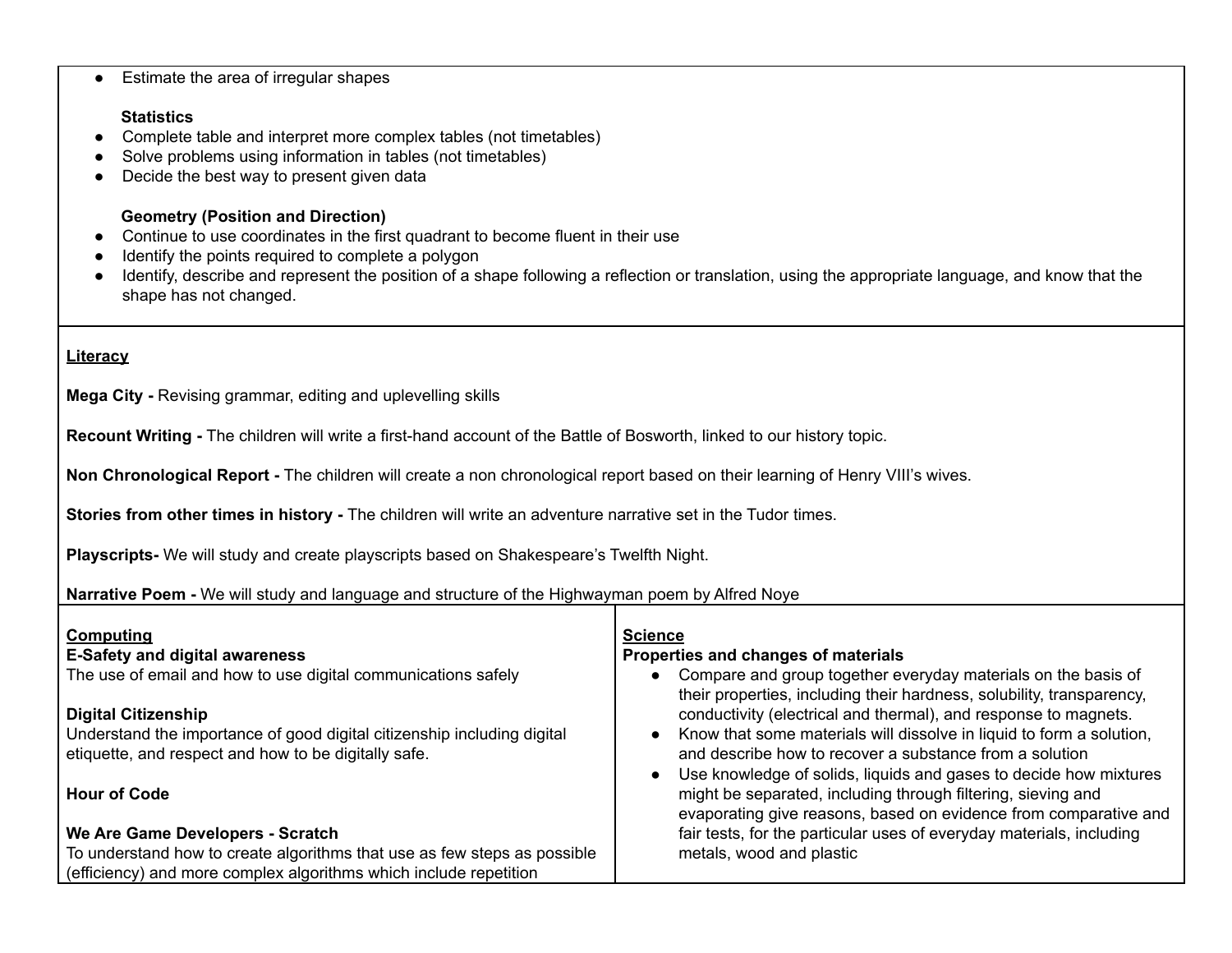| (e.g. forever loops). To write computer programs that use variables and be<br>able to debug own and others' computer programs.<br><b>Typing proficiency</b><br>To use 'Typing Web' to develop the skill of touch typing effectively.                                                                                                                                                                                                                                                                                                                                                                                                                                                                                                                                                                                                                                                                                                                                                                                                                                                                                                                                                                                                                                                                                                                 |                                                                                                                                                                                                                                                                 | <b>Pulleys and Levers</b>                                                                                                                                                                                     | The children will be able to identify simple mechanisms, including levers,<br>gears and pulleys, that increase the effect of a force.<br>The children will also continue to develop their Working Scientifically skills.                                                  |  |  |
|------------------------------------------------------------------------------------------------------------------------------------------------------------------------------------------------------------------------------------------------------------------------------------------------------------------------------------------------------------------------------------------------------------------------------------------------------------------------------------------------------------------------------------------------------------------------------------------------------------------------------------------------------------------------------------------------------------------------------------------------------------------------------------------------------------------------------------------------------------------------------------------------------------------------------------------------------------------------------------------------------------------------------------------------------------------------------------------------------------------------------------------------------------------------------------------------------------------------------------------------------------------------------------------------------------------------------------------------------|-----------------------------------------------------------------------------------------------------------------------------------------------------------------------------------------------------------------------------------------------------------------|---------------------------------------------------------------------------------------------------------------------------------------------------------------------------------------------------------------|---------------------------------------------------------------------------------------------------------------------------------------------------------------------------------------------------------------------------------------------------------------------------|--|--|
| <b>History</b><br><b>The Tudors</b><br>The children will;<br>Understand some key events in British history between 1066 and 1485.<br>$\bullet$<br>Know the order of the Kings of England from 1066 - 1485 and understand the significance of the Wars between the Houses of Lancaster and York<br>and key dates.<br>Understand the significance of the Battle of Bosworth and how it led to the start of the Tudor dynasty which united the Houses of Lancaster and<br>$\bullet$<br>York.<br>Know the succession of the Tudor monarchs, the relationships between them and key dates.<br>$\bullet$<br>Know the history and significance of Hampton Court as it links to the reign of Henry VIII (Hampton Court trip)<br>$\bullet$<br>Understand the reasons why Henry VIII broke with the Roman Catholic church.<br>$\bullet$<br>Understand how the succession of English monarchs after Henry VIII led to the persecution of Protestants and Catholics.<br>$\bullet$<br>Understand why Elizabeth I was a significant ruler and understand her major accomplishments, including the defeat of the Spanish Armada.<br>$\bullet$<br>Understand the significance of Tudor Explorers, their importance in England's prosperity and the development of the British Empire.<br>$\bullet$<br>Understand some aspects of Tudor life (Tudor Day)<br>$\bullet$ |                                                                                                                                                                                                                                                                 |                                                                                                                                                                                                               |                                                                                                                                                                                                                                                                           |  |  |
| <b>Games and PE/Dance</b><br><b>Real PE</b><br>The children will continue to develop and build<br>upon their skills and coordination through<br>activities based on the 'Real PE' programme.<br><b>Tudor Dance</b><br>Etiquette & The Pavane<br>The Galliard<br><b>Basketball</b><br><b>Athletics</b><br>The children will be learning how to compete in<br>a variety of track and field athletic events<br>including;                                                                                                                                                                                                                                                                                                                                                                                                                                                                                                                                                                                                                                                                                                                                                                                                                                                                                                                               | Art<br><b>Tudor Portraiture and the Renaissance Art</b><br><b>Period</b><br>Children will<br>Know key facts about the artist Hans<br>Holbein The Younger<br>The Younger.<br>Understand the key features of the<br>$\bullet$<br>Michelangelo, Raphael, Donatella | Be able to answer questions about the<br>Portrait of Henry VIII by Hans Holbein<br>Renaissance Art 15th to 16th Century<br>Recognise 4 key artists from this period<br>and their artwork - Leonardo da Vinci, | <b>PSHE</b><br><b>Relationships</b><br><b>Families and friendships</b><br>Safe relationships<br>Respecting ourselves and others<br>Rights and Responsibilities - UNICEF.<br>Form a Class Charter linked to Rights and<br>Responsibilities.<br><b>Anti - Bullying Week</b> |  |  |